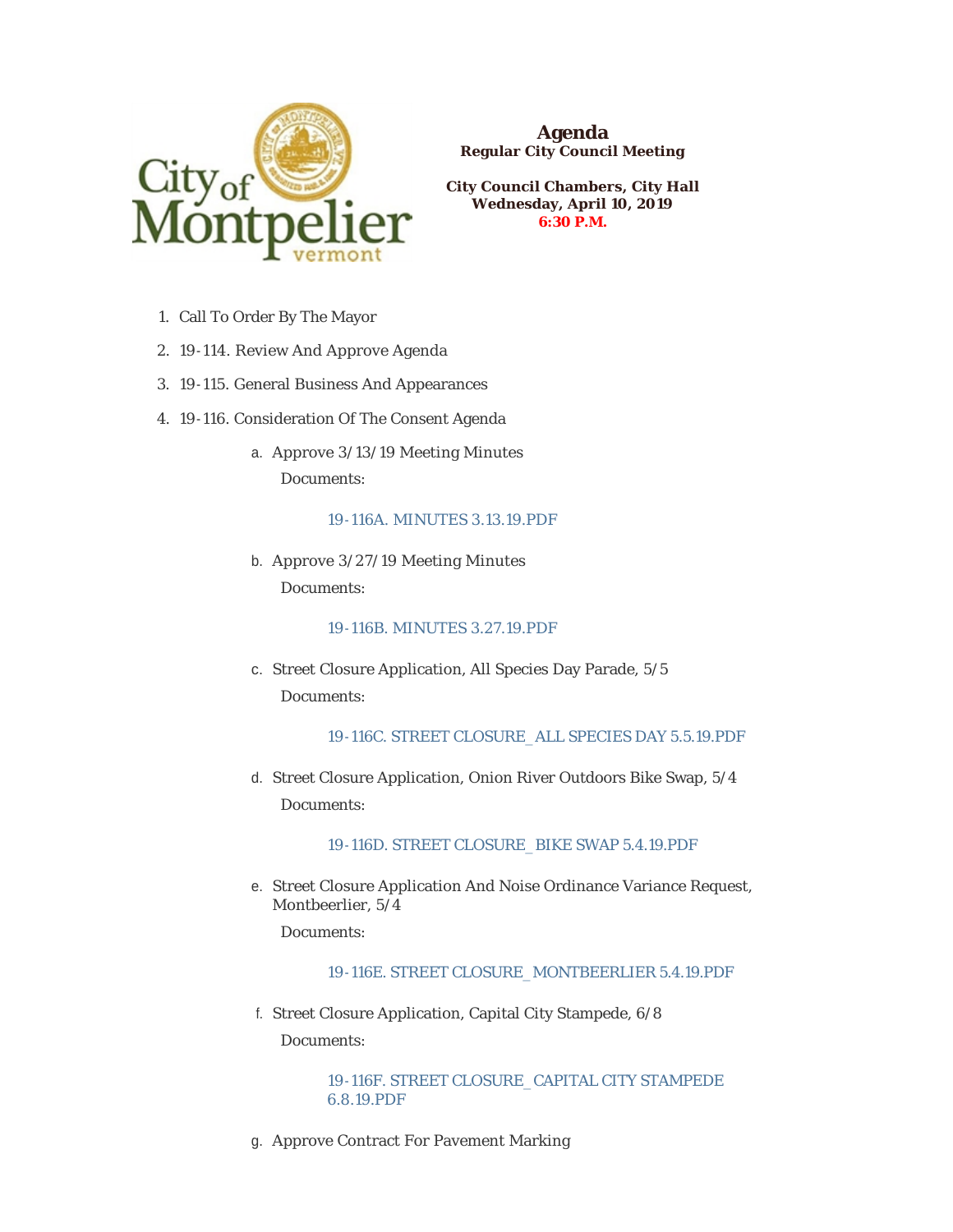Documents:

## [19-116G. PAVEMENT MARKINGS.PDF](https://www.montpelier-vt.org/AgendaCenter/ViewFile/Item/1384?fileID=10226)

h. Approve Contract For Sidewalk Construction Inspection Services Documents:

[19-116H. SIDEWALK INSPECTION SERVICES.PDF](https://www.montpelier-vt.org/AgendaCenter/ViewFile/Item/1389?fileID=10222)

i. Approve FY20 Crack Sealing Contract Documents:

[19-116I. FY20 CRACK SEALING.PDF](https://www.montpelier-vt.org/AgendaCenter/ViewFile/Item/1388?fileID=10218)

Financial Summary: Budget Vs. Actual j. Documents:

[19-116J. FINANCIALS YEAR TO DATE.PDF](https://www.montpelier-vt.org/AgendaCenter/ViewFile/Item/1370?fileID=10214)

k. Approve Purchase Of Public Works Truck Documents:

[19-116K. PUBLIC WORKS TRUCK.PDF](https://www.montpelier-vt.org/AgendaCenter/ViewFile/Item/1392?fileID=10228)

Letter Of Support To Senate Transportation Committee For Rail Analysis l. Documents:

[19-116L. LETTER OF SUPPORT\\_RAIL ANALYSIS.PDF](https://www.montpelier-vt.org/AgendaCenter/ViewFile/Item/1391?fileID=10230)

- m. Consideration Of Becoming The Liquor Control Commission For The Purpose Of Acting On The Following: Annual Renewal of Liquor Licenses (City Clerk will provide a list of applications)
- Payroll And Bills n.
- 19-117. Ordinance Review 5.

Documents:

#### [19-117. ORDINANCE REVIEW.PDF](https://www.montpelier-vt.org/AgendaCenter/ViewFile/Item/1375?fileID=10246)

19-118. Main And Barre Streets Corridor Study 6.

Documents:

### [19-118. MAIN\\_BARRE SCOPING STUDY.PDF](https://www.montpelier-vt.org/AgendaCenter/ViewFile/Item/1372?fileID=10223)

7. 19-119. Tax Stabilization Policy

Documents:

[19-119. TAX STABILIZATION POLICY.PDF](https://www.montpelier-vt.org/AgendaCenter/ViewFile/Item/1373?fileID=10225)